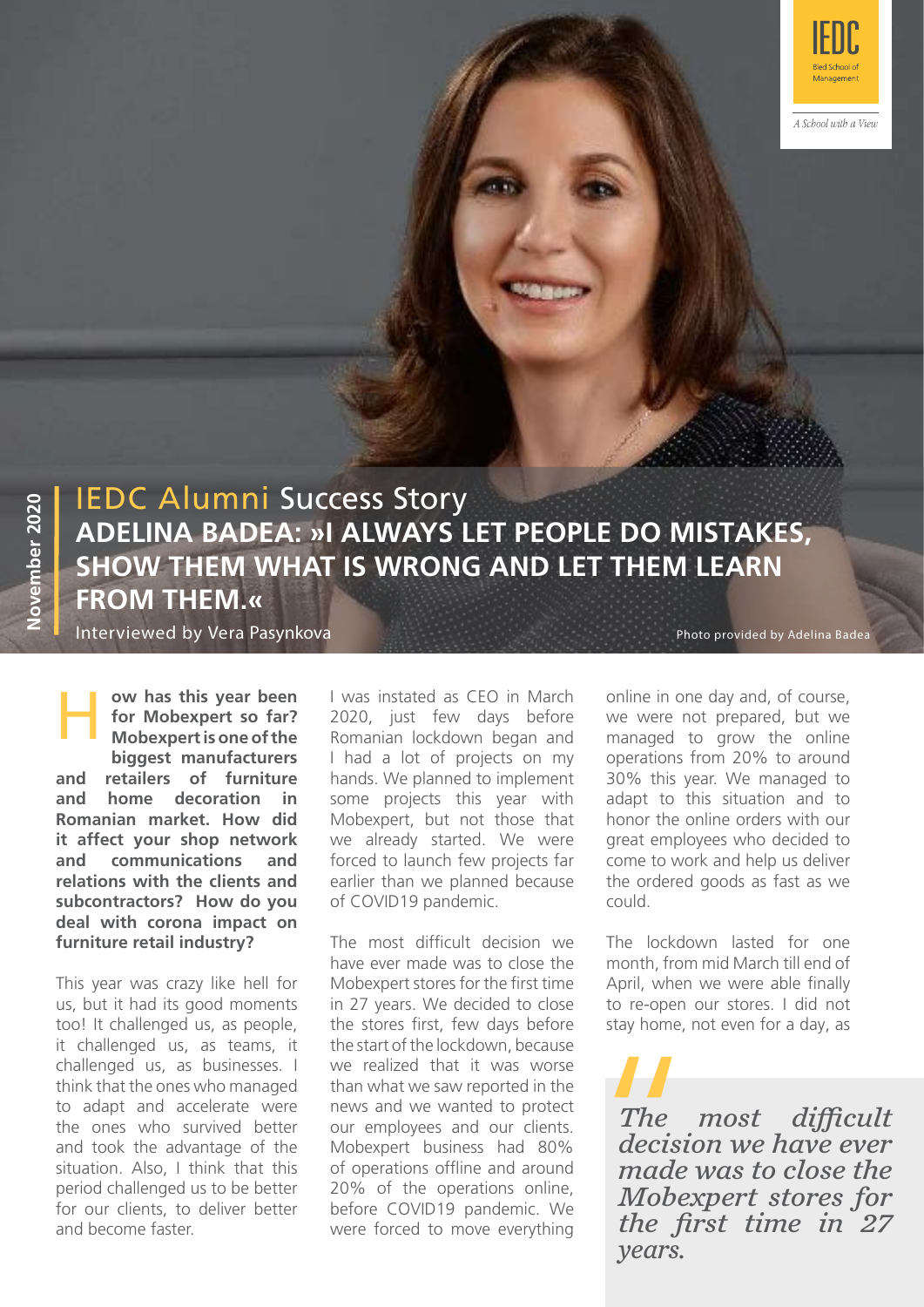I had to work, I was always in the office or in the stores, sometimes in one of our logistic centers.

During the lockdown, we planned to rearrange one of the stores in Bucharest - our oldest storesin Bucharest. It was time to do it and we could not reschedule; works were planned to start in March and we went ahead. After that, in September, we redesigned the store in Cluj, a very important city in Romania, which also needed a makeover after 20 years of being opened. The store in Cluj was finished in just few weeks. It was achieved in a record time and was a great achievement, as we had our most important sales campaign - the summer sale campaign - running while the store was being refurnished.

The Romanian furniture industry was not affected much by the coronacrisis, because people decided to invest the money thez put aside for holidays, into reshaping their houses or into buying new property, bigger and more modern. So, we were somehow the lucky. Of course, as they say "God is helping the ones that help themselves". However, there are industries which were really affected, that have seen dramatic turnover decreases like education or hospitality industry. We cannot complain.

**You have enrolled into an EMBA when you were already on a senior position. Would you recall what was your motivation to do it then?** 

*I make sure that people are in charge of their projects and this is how my trust in them is growing. Checking is making everybody feel safe.* I make<br>
are in<br>
projec<br>
how n

#### **Did the program meet your expectations?**

The EMBA came as a reward for me from my company Mobexpert. I was the Regional Store Manager for two of Mobexpert biggest stores in Romania, Iasi, and Bucovina. They challenged me at that time. I was the only one with that kind of position in the history of the company, it was a big deal for me to do it and to do one needs to go through all the stages of an MBA program to understand it: the stress, the new people who will become new friends, the short deadlines, the inspirational projects, all the funny moments in the class and, of course, leaving home for weeks. All of that helped me develop, prepared me for real bussiness life challenges and helped me create lifetime friendships between me and my



it as best as I could. After 2 years in that position, they decided to send me to Bled because, they said, I managed to do it well, but I could do it better and the IEDC will help me.

I was in Bled and the first impression of the IEDC - Bled School of Management left me speechless, I was astonished: great views, great school, great professors!

I always liked to study and to reinvent myself and I think that I will never stop learning, no matter the age or the career position. I am always open and keen on developing new sort of skills which can help me in my professional career.

MBA is a lifechanging experience - everyone told me. Now, 5 years later, I can still confirm that. But classmates.

Of course, the program met my expectations. I loved it so much. I wouldn't say it wasn't hard but it was great, I had great colleagues, I had great professors, a great mentor and a very nice project for diploma - we had to prepare a business plan for one of the best companies in the world: Microsoft. I guess I was lucky.

**One of the critical issues that a manager has to deal with is trust in his/her people and the team. What is your approach to building trust among your people, how do you support them? How do you manage this issue personally?**

My personal approach is to give, from the very beginning, small tasks, check results, provide feedback. Always checking and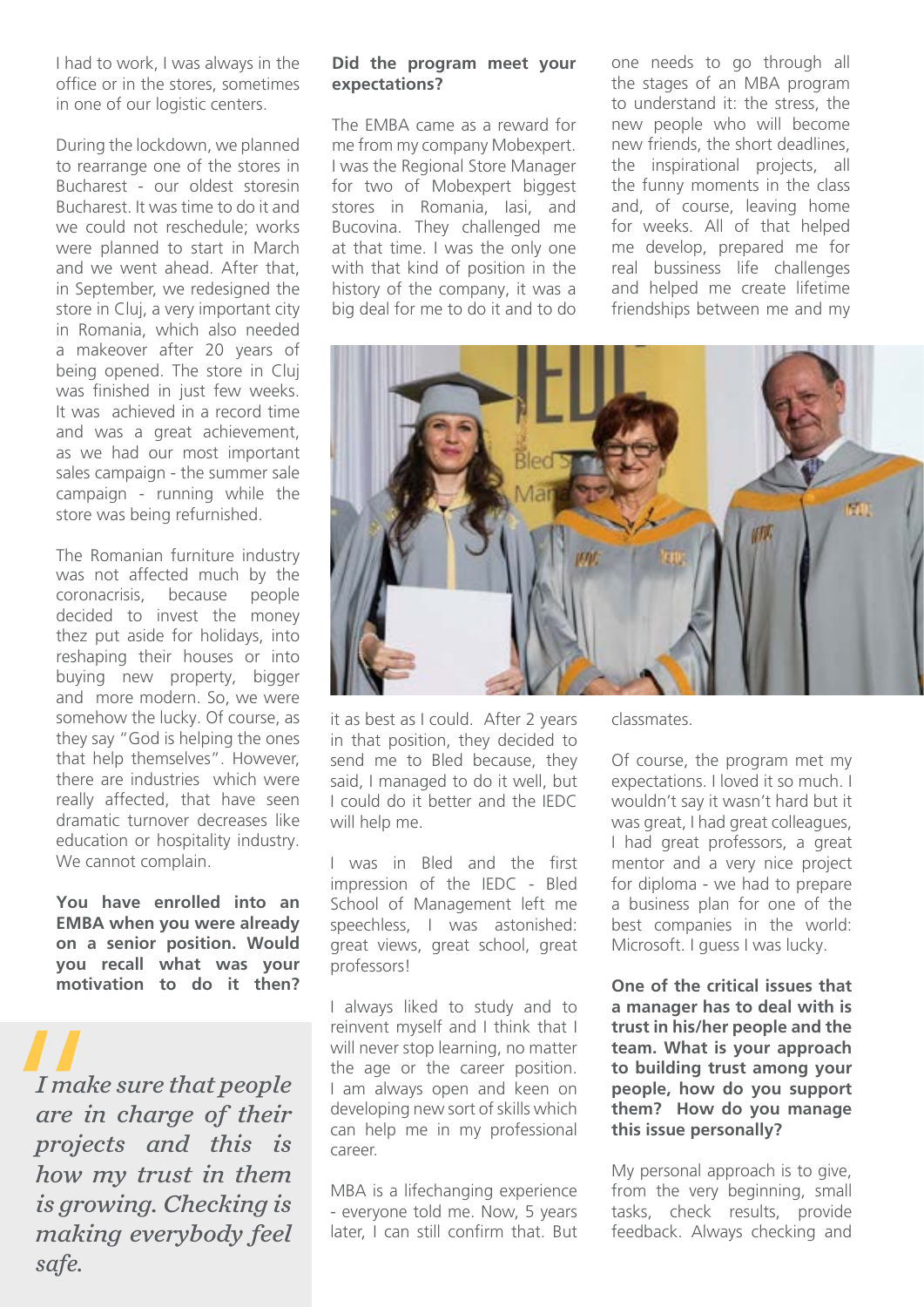always being in touch with my people are the most important steps. With these two steps in mind, I make sure that people are in charge of their projects and this is how my trust in them is growing. Checking is making everybody feel safe, like providing a safety net, having an open parachute. I always let people do mistakes, show them what is wrong and let them learn from them. I always help my people grow by giving them with new challenges and harder tasks, but I also tell them ...do not forget to learn something new" and "do not try to take shortcuts".

**Having a lot of managerial experience, what is your view on the corporate management practices in Romania? What would you say are the areas where it could be/ should be improved?**

During the last 18 years I have been working for a 100% Romanian company, Mobexpert.

This company has its values and principles, we all have entrepreneurship in our blood, still no bureaucracy needed for any decision. Each store manager has the freedom to take decisions, of course, they are always controlled and they will be always asked for results, but we do not have hundreds of procedures and we will not need a lot of time to approve a budget.

Nevertheless, after school and last couple of years' experience, I understood one important thing: no matter the trust and freedom level, people will always need validation and double-check.

My MBA diploma project was to develop a business plan for Microsoft, and I had the chance to learn a little about their business model and corporate life. After a while, I read "Hit refresh" by Satya Nadella, Microsoft CEO, which is a great book, one of my favorites,



by the way. This book made me admire their business model, the way they reinvent themselves and transform and innovate their business.

### **You have completed your EMBA studies in 2016. Now 5 years later, what would you say was the biggest takeaway from the program for you? Do you keep in touch with your classmates?**

IEDC showed me there is so much to learn every day, the IEDC people and professors became my new and valuable friends whom I cried and laughed with and who helped me make lifetime friends.

But the most important thing was the experience they gave me: one year has passed so fast, in blink of an eye, the year full of rush and fun, hundreds of projects, hundreds of hours of study but also hundreds of hours of fun. This experience also taught me to be brave, to love what I do, to go beyond my limits every day and never forget that learning is a process which never ends. If I could be back in time, I would repeat this experience 10 more times.

**We always admire women on top managerial positions. Would you say it is harder for** 

**women to get the senior level in general/in Romania? If yes, what are the culprits? How do you manage to align work and family time?**

In Romania there are a lot of women in top managerial positions, a lot. A couple of weeks ago, a top financial newspaper in Romania published the 100 most admired top managers in Romania and there were a lot of women there and I remembered that attracted my attention. We have a lot of smart people here, they are all working hard to get on top, it does not matter if they are men or women:)

My work-life balance is still a challenge for me, I always work aspire for improvement, every day. I still cannot spend enough time with my lovely, sweet teenager who is growing so fast. I feel I cannot even blink without missing something, especially now when we recently moved to a new city, a new home, a new school with new friends. But I consider myself a lucky person because I always have my family there, they are my energy. My husband is the best mentor for me, he is a man who always takes everything with a pinch of wisdom and knows how to balance work and family perfectly. We are together for 24 years, we are a family for 15 years,